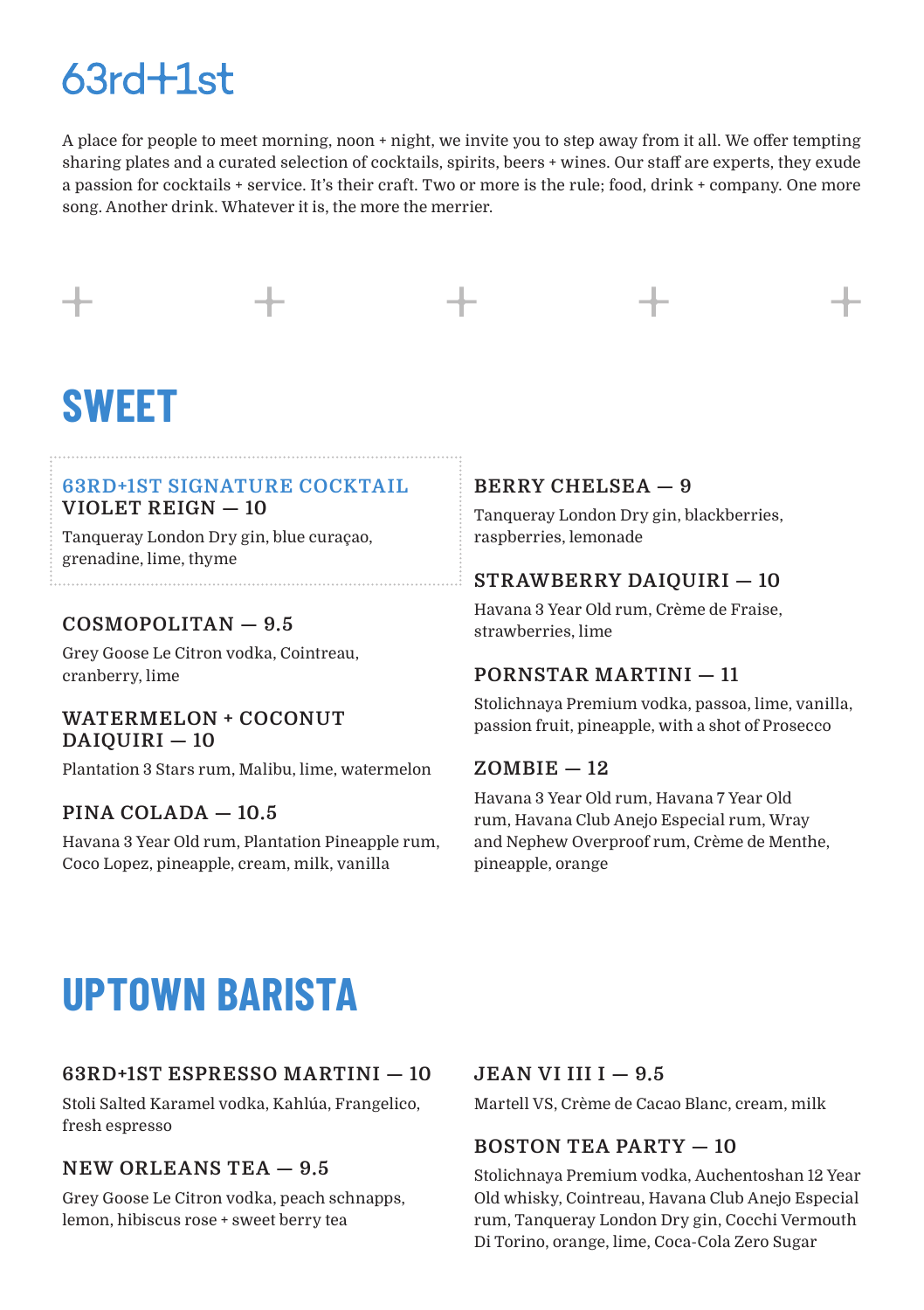## **MANHATTAN BITTER**

### **MANHATTAN DRY — 11**

Maker's Mark bourbon, Noilly Prat, Angostura bitters, Angostura orange bitters

### **MANHATTAN PERFECT — 11**

Maker's Mark bourbon, Cocchi Vermouth Di Torino, Noilly Prat, Angostura bitters, Angostura orange bitters, cherry

### **MANHATTAN SWEET — 11**

Maker's Mark bourbon, Cocchi Vermouth Di Torino, Angostura bitters, Angostura orange bitters, cherry

### **BANANA MANHATTAN — 11**

Maker's Mark bourbon, Crème de Banane, Cocchi Vermouth Di Torino, Noilly Prat, Angostura bitters, chocolate bitters

### **DRY**

### **LYCHEE MARTINI — 10**

Stolichnaya Premium vodka, lychee liqueur, limoncello, apple juice, lemon

### **AVIATION — 10.5**

Aviation gin, Maraschino liqueur, Crème de Violette, lemon

### **LEMON+BASIL MARTINI — 10**

The Botanist gin, limoncello, basil

### **BLUE CHEESE MARTINI — 10**

Roku gin, Noilly Prat, blue cheese, olives

### **KIWI CAIPIRINHA — 9.5**

Cachaça, kiwi, lime

### **LEMON+CUCUMBER MULE — 10**

Grey Goose Le Citron vodka, ginger ale, Angostura bitters cucumber, lemon

### **NEGRONI — 10.5**

The Botanist gin, Campari, Cocchi Vermouth Di Torino

### **OLD FASHIONED BUFFALO TRACE — 10**

Buffalo Trace bourbon, Angostura bitters, chocolate bitters, demerara, dark chocolate

### **OLD FASHIONED WILD TURKEY 101 — 10**

Wild Turkey 101 bourbon, Angostura bitters, demerara, Maraschino cherry

### **OLD FASHIONED WOODFORD RYE — 15**

Woodford Rye whiskey, Angostura bitters, Angostura orange bitters, demerara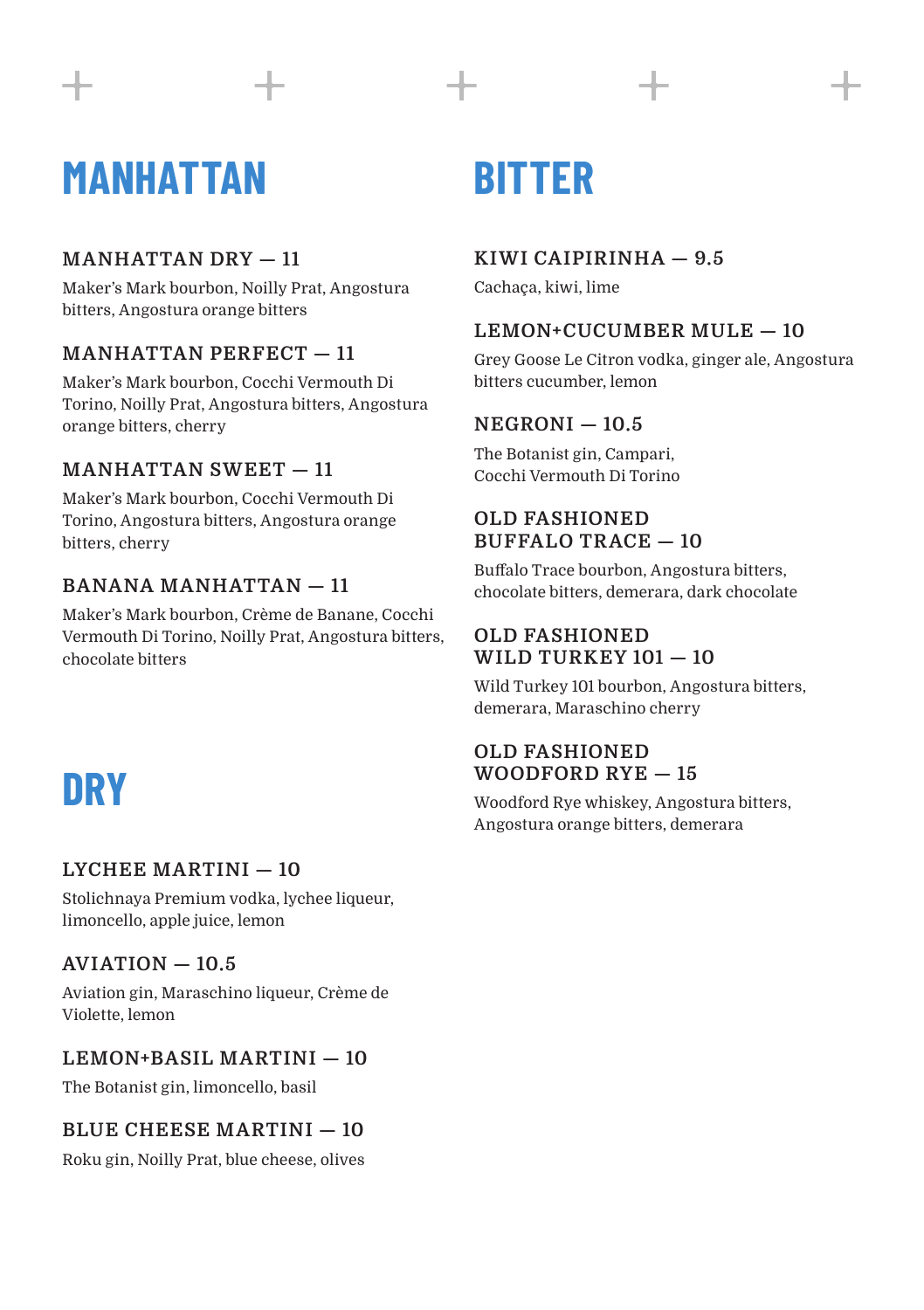### **SOUR**

### **PEAR SIDECAR — 10**

Martell VS, Xanté Cognac & Pear liqueur, Cointreau, lemon

### **PICANTE — 10**

Ocho Reposado tequila, Cointreau, agave extract, lime, coriander, chillies

### **MIDORI SOUR — 10**

Midori, Tanqueray London Dry gin, lemon, watermelon, Angostura bitters

### **WHISKY SOUR — 10**

Maker's Mark bourbon, Angostura bitters, lemon, sugar cane

### **BLOODY MARY — 10**

Stolichnaya Premium vodka, horseradish, Tobasco Sauce, Lea & Perrins Worcestershire Sauce, black pepper, salt, celery, fresh chillies, lemon, garlic, coriander

### **SPRITZ**

### **MACINTOSH SPRITZ — 9.5**

Caorunn gin, Prosecco, pomme vert liqueur, lemon

**SPRITZER D'ASTI — 9.5** Moscato D'Asti, elderflower, apple, lemon, soda

### **SICILIAN SPRITZ — 9.5**

Limoncello, Prosecco, soda

### **AMALFI COAST SPRITZ — 10**

Malfy Con Arancia gin, Prosecco, Cointreau, soda

### **NICK+NORA**

### **SORDID TRYST — 10**

Ketel One vodka, merlot, Crème de Framboise, Maraschino cherry

### **SPANISH INQUISITION — 10**

Havana 3 Year Old rum, Havana 7 Year Old rum, Licor 43, Crème de Banane, lemon, Angostura orange bitters

### **THE AULD ALLIANCE — 9**

Johnnie Walker Black Label whisky, Grand Marnier, Galliano L'Autentico, apple, Angostura bitters

### **ROSE'S LAST WORD — 9.5**

Tanqueray London Dry gin, Green Chartreuse, Maraschino liqueur, lemon, rosemary

### **SHARERS**

### **THE BIG APPLE — 35**

Havana 3 Year Old rum, Havana 7 Year Old rum, apple, lemon, Angostura bitters, honey

### **SEX ON THE HUDSON — 30**

Stolichnaya Premium vodka, peach schnapps, Wray and Nephew Overproof rum, Grand Marnier, orange juice, cranberry juice, grenadine, soda

### **ARANCIA ROSSA PUNCH — 30**

Malfy Con Arancia gin, Aperol, Angostura bitters, Fevertree Mediterranean Tonic, lemonade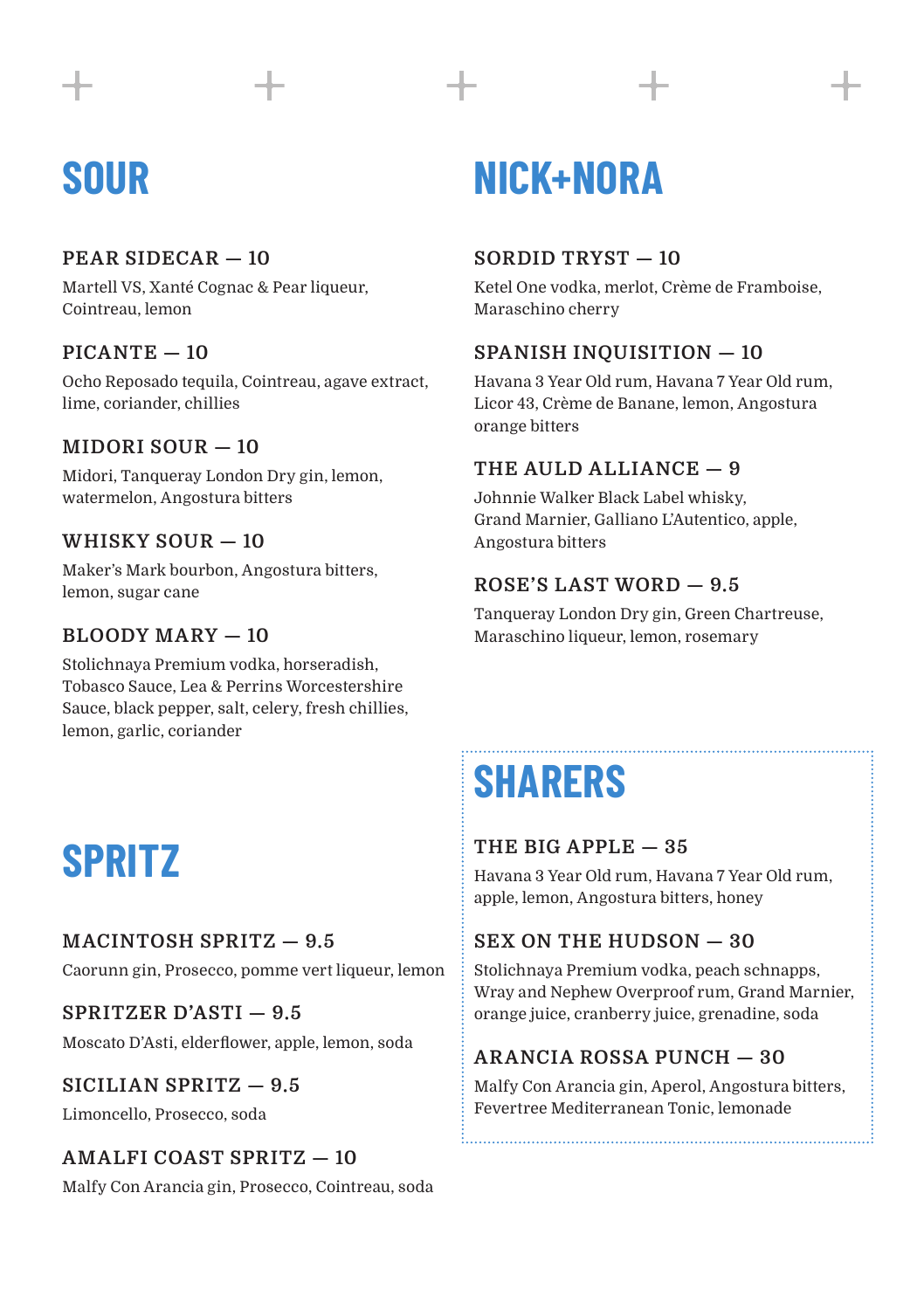### **NO + LOW**

### **0% ALCOHOL COCKTAILS**

**SWEET BY CHOICE — 6 138kcal** Passion fruit, raspberries, apple, lime

**TOFFEE APPLE — 6 185kcal** Apple, caramel, lime

**R+R — 6 125kcal** Seedlip Spice 94, maple syrup, lime, Fevertree Tonic

**VIRGIN BASIL SMASH — 6 52kcal** Seedlip Garden 108, lime, basil

### **LOWER ALCOHOL COCKTAILS**

### **GRAPEFRUIT SELTZER — 6 125kcal**

Pamplemousse Rose liqueur, Ting grapefruit soda

#### **RASPBERRY FIZZ — 6 115kcal**

Crème de Framboise, lemon, lime, raspberries, soda

# **THE LUCK IS GONE, THE BRAIN IS SHOT; BUT THE LIQUOR, WE'VE STILL GOT**

DOUG, COCKTAIL, 1988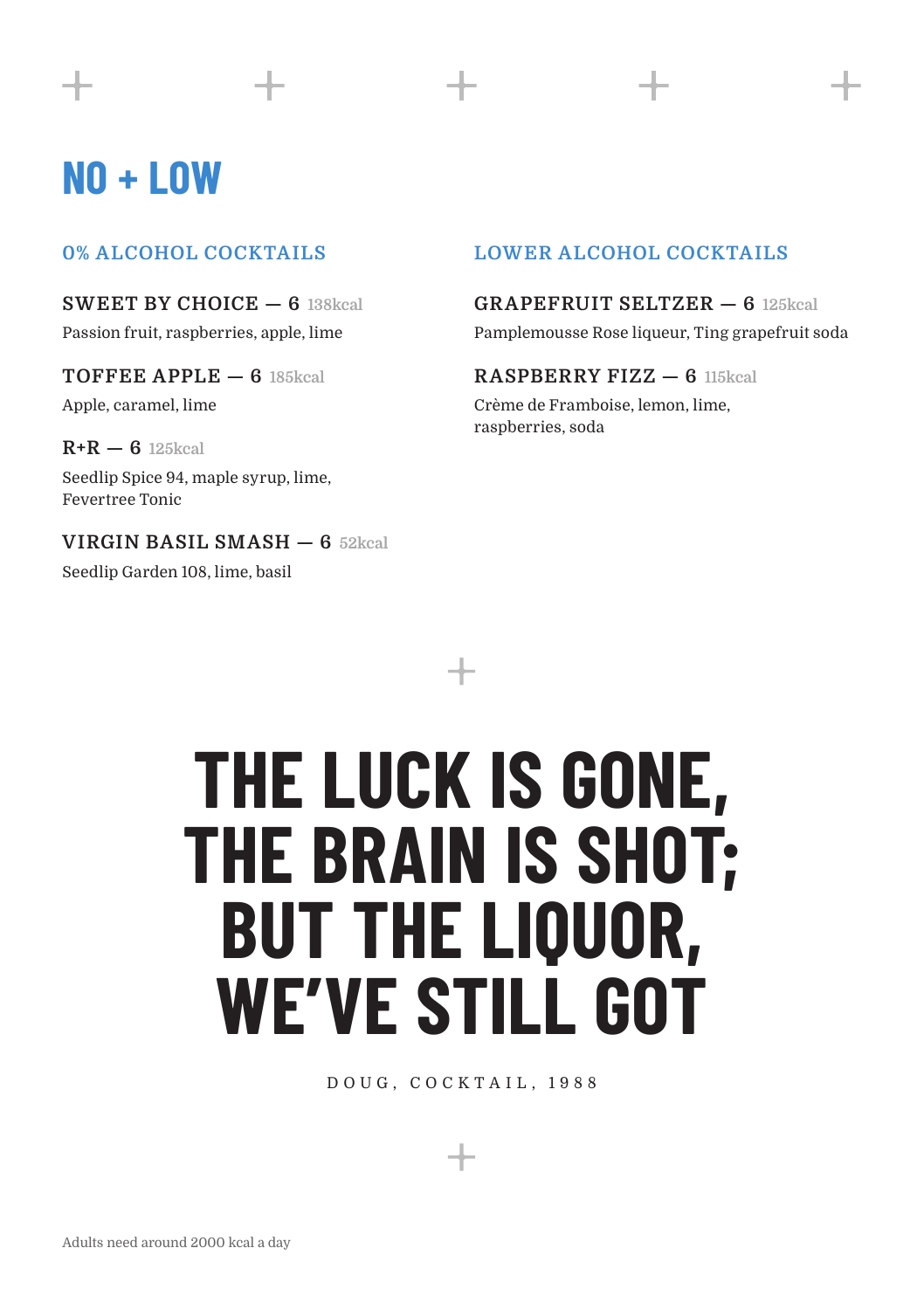Tanqueray London Dry (43.1% ABV) — 8 Sipsmith Sloe  $(29%ABV) - 8$  $Roku (43% ABV) - 8.5$ Malfy Blood Orange  $(41\%ABV) - 8.5$ Hendrick's  $(41.4%ABV) - 8.5$ Haymans Old Tom  $(40\% ABU) = 8.5$ Portobello Road (42% ABV) — 8.5 Beefeater Peach & Raspberry (37.5% ABV) — 9 Edinburgh Gin  $(43\%ABV) - 9$ Malfy Rosa Pink Grapefruit (41% ABV) — 9 Aviation  $(42\%ABV) - 9$ The Botanist  $(46\%ABV) - 9$ Tanqueray  $N^{\circ}$  TEN (47.3% ABV)  $-10$ Warner Edwards Elderflower (40% ABV) — 10 Hepple Gin (45% ABV) — 9 The Lakes Gin  $(43.7\% \text{ ABV}) - 9$ Plymouth Navy Strength (57% ABV) — 10 Monkey  $47$  (47% ABV)  $-10$ Death's Door  $(47\%ABV) - 10$ 

### **GIN RUM**

Malibu  $(21\%$  ABV $)$  - 7 Havana Club 3 Year Old (40% ABV) — 9 Havana Club 7 Year Old (40% ABV) — 10 Havana Club Especial (40% ABV) — 8 Jamaica Cove Pineapple (40% ABV) — 8.5 Wray and Nephew Overproof  $(63%ABV) - 8.5$ The Kraken Spiced (40% ABV) — 8.5 Abhela Silver Cachaça (39% ABV) — 9 Wood 100 Navy Strength (57% ABV) — 9 Goslings Black Seal (40% ABV) — 9 Dipomatico Reserva Exclusiva (40% ABV) — 15 Ron Zacapa XO (45% ABV) — 25

### **VODKA**

Stolichnaya Premium (40% ABV) — 8 Stoli Vanil (37.5% ABV) — 8 Puffing Billy Steam (40% ABV) — 9 Grey Goose  $(40\%$  ABV)  $-9.5$ Grey Goose L'Orange (40% ABV) — 9.5 Grey Goose Le Citron (40% ABV) — 9.5 Haku (40% ABV) — 9.5 Beluga Gold Line (40% ABV) — 25 Belvedere (40% ABV) — 10  $C$ îroc (40% ABV) —  $10$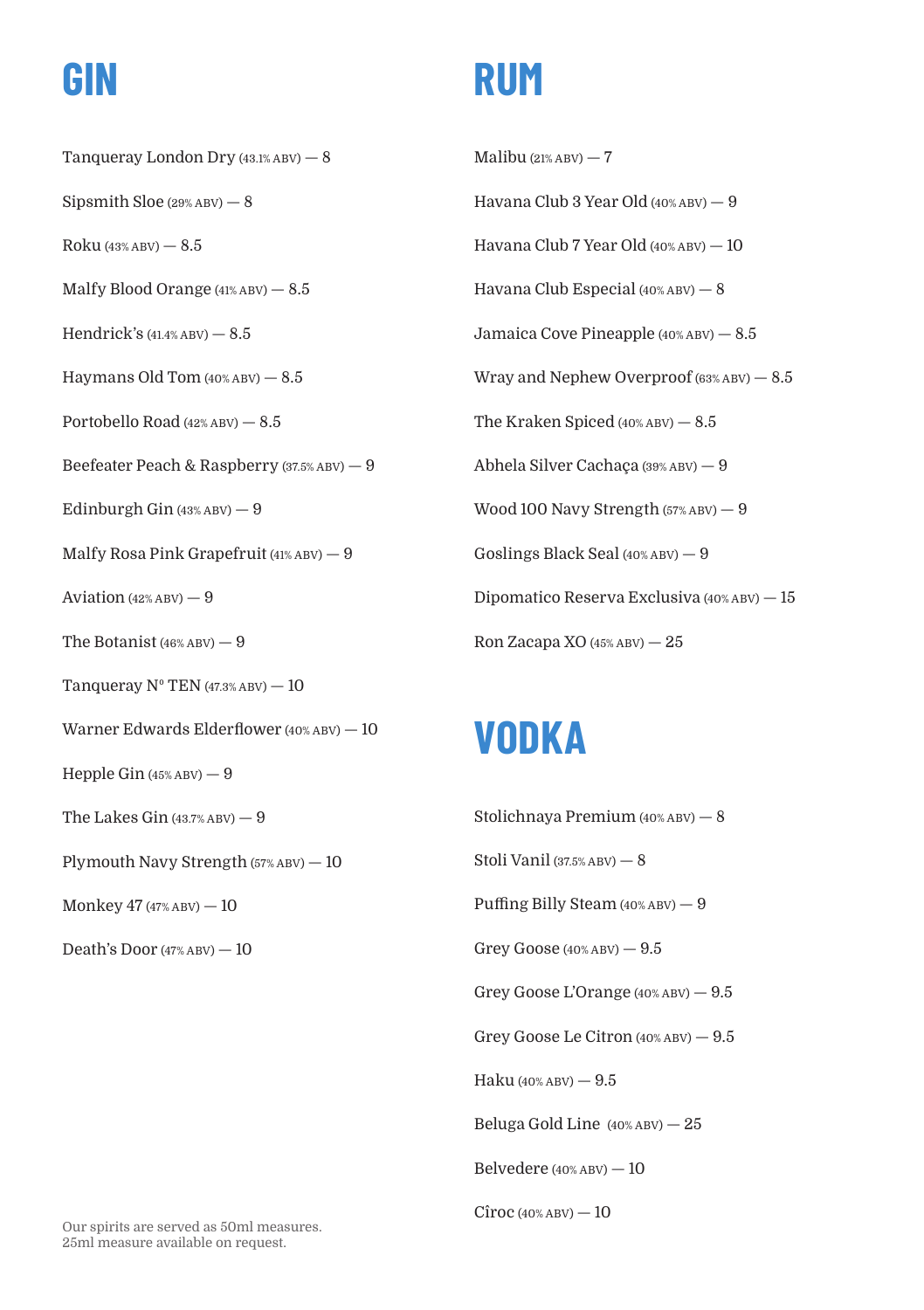### **LIQUEURS**

Aperol  $(11\%$  ABV $)$  -  $7$ Baileys Irish Cream (17% ABV) — 7 Bénédictine (14% ABV) — 8  $Coint$ reau  $(40\%$  ABV $)$   $8$ Campari (25% ABV) — 8 Noilly Prat (18% ABV) — 7 Cocchi Vermouth Di Torino (16% ABV) — 8 Kahlúa (20% ABV) — 7 Green Chartreuse (55% ABV) — 8 Southern Comfort (35% ABV) — 8 Disaronno (28% ABV) — 8 Galliano L'Autentico (30% ABV) — 7 Fernet-Branca (28% ABV) — 7 Jägermeister (35% ABV) — 8 Luxardo Sambuca (38% ABV) — 8 Luxardo Limoncello (27% ABV) — 7 Midori (20% ABV) — 7 Archers Peach Schnapps (18% ABV) — 7 Parisienne Absinthe (68% ABV) — 12

## **ALCOHOL FREE**

Seedlip Garden 108 (0% ABV) — 6 **5kcal**

Seedlip Spice 94 (0% ABV) — 6 **13kcal**

## **TEQUILA**

AquaRiva Blanco (38% ABV) — 8 AquaRiva Reposado (38% ABV) — 9 Patrón XO Cafe (40% ABV) — 9 Don Julio Blanco (40% ABV) — 10 Don Julio Reposado (38% ABV) — 13 Don Julio Añejo (40% ABV) — 15 Don Julio 1942 (40% ABV) — 35

### **DIGESTIF**

Martell VS (40% ABV) — 8 Martell Cordon Bleu (40% ABV) — 25 Rémy Martin XO (40% ABV) — 30 St Rémy XO (40% ABV) — 8 Wolfschmidt Kummel (39% ABV) — 8 Père Maglorie VSOP Calvados (40% ABV) — 8 Baron de Sigognac Armagnac VSOP (40% ABV) — 10 Hennessy Paradis Cognac (40% ABV) — 125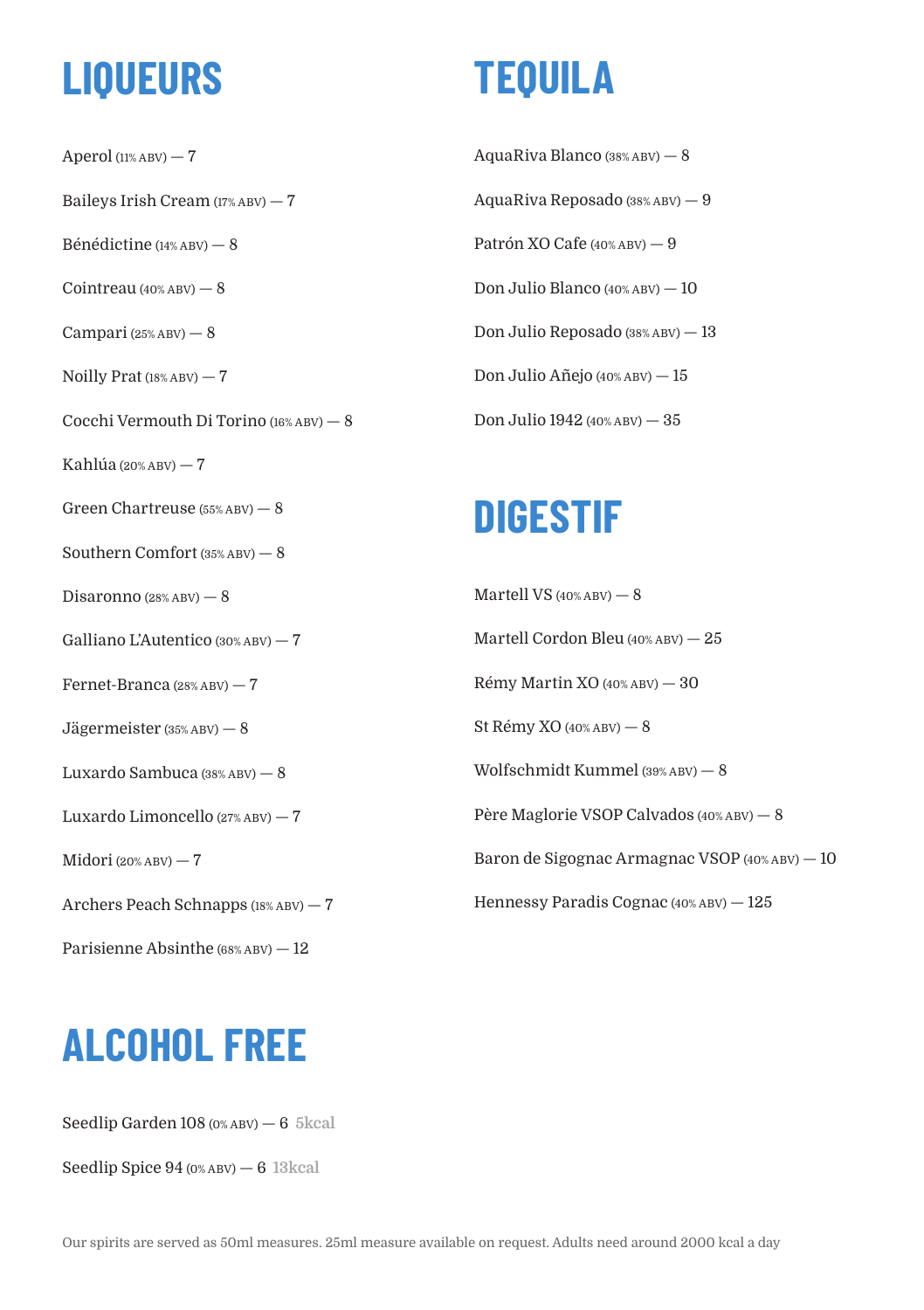Johnnie Walker Black Label (40% ABV) — 8 Johnnie Walker Blue Label (55.8% ABV) — 35 Lower East Side (40% ABV) — 10 Auchentoshan 12 Year Old (40% ABV) — 10 The Balvenie Double Wood (40% ABV) — 11 Auchentoshan Three Wood (43% ABV) — 14 Auchentoshan American Oak (40% ABV) — 10 Glengoyne 10 Year Old  $(40\%ABV) - 11$ Macallan 18 Year Old (43% ABV) — 40 Talisker 18 Year Old (45.8% ABV) — 20 Lagavulin 16 Year Old (43% ABV) — 12

### **RYE WHISKEY**

Woodford Rye  $(45.2\%$  ABV $) - 12$ 

WhistlePig 10 Year Old (50% ABV) — 20

### **SCOTCH BOURBON**

Makers Mark (45% ABV) — 9 Four Roses Original (40% ABV) — 7 Jack Daniel's (40% ABV) — 8 Buffalo Trace (40% ABV) — 8 Elijah Craig Small Batch (47% ABV) — 15

## **WORLD WHISKEY**

 $Jameson (40%ABV) - 8$ Tullamore Dew Caribbean Rum Cask (43% ABV)— 12 Starward Nova (41% ABV)— 14 The Yamazaki Single Malt (43% ABV)— 18 Nikka Coffey Grain (45% ABV) — 12 Hibiki Harmony (43% ABV) — 16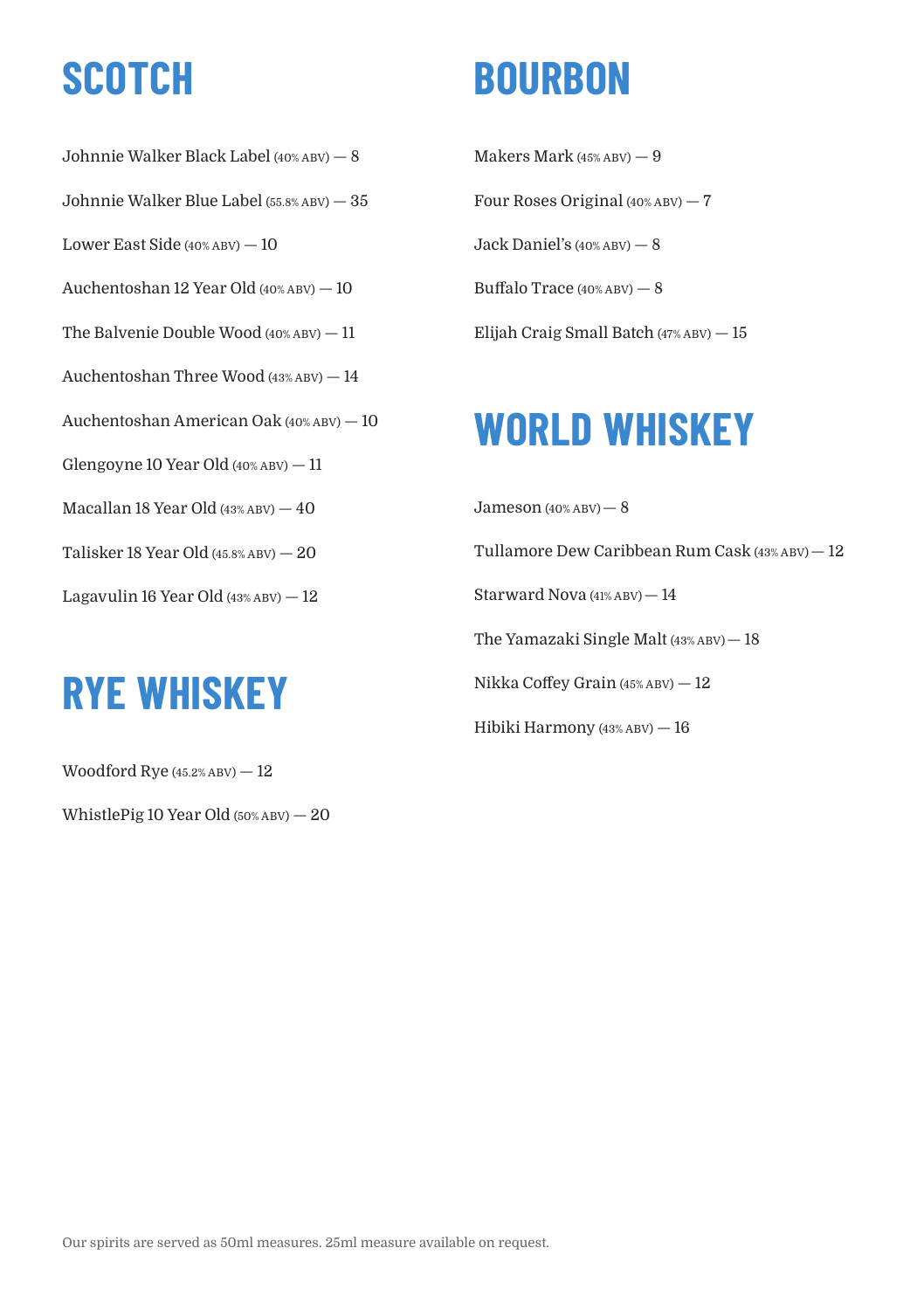

**H A N D C R A F T E D C O C K T A I L S M A D E B Y O U R E X P E R T B A R T E N D E R S**

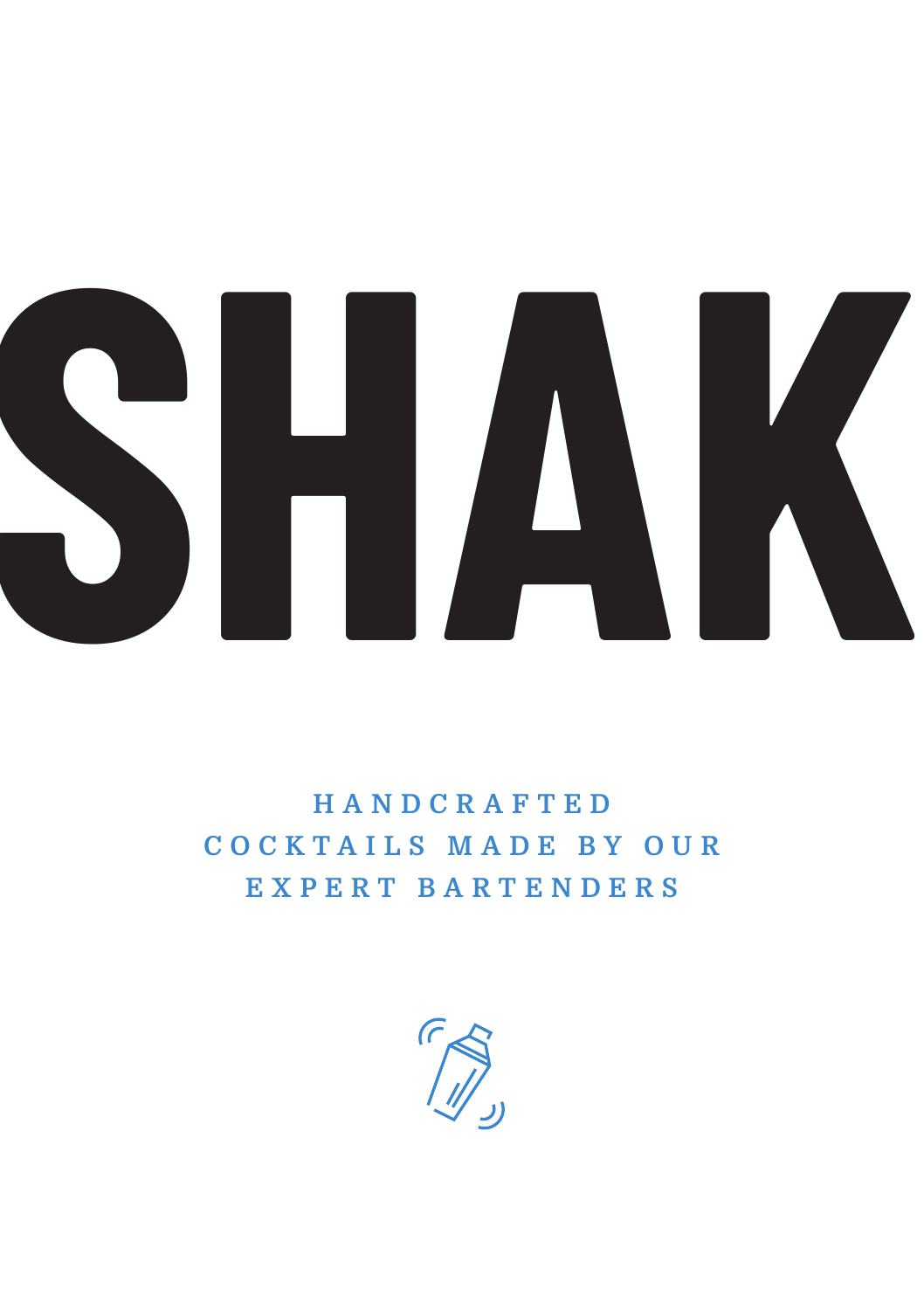









┿

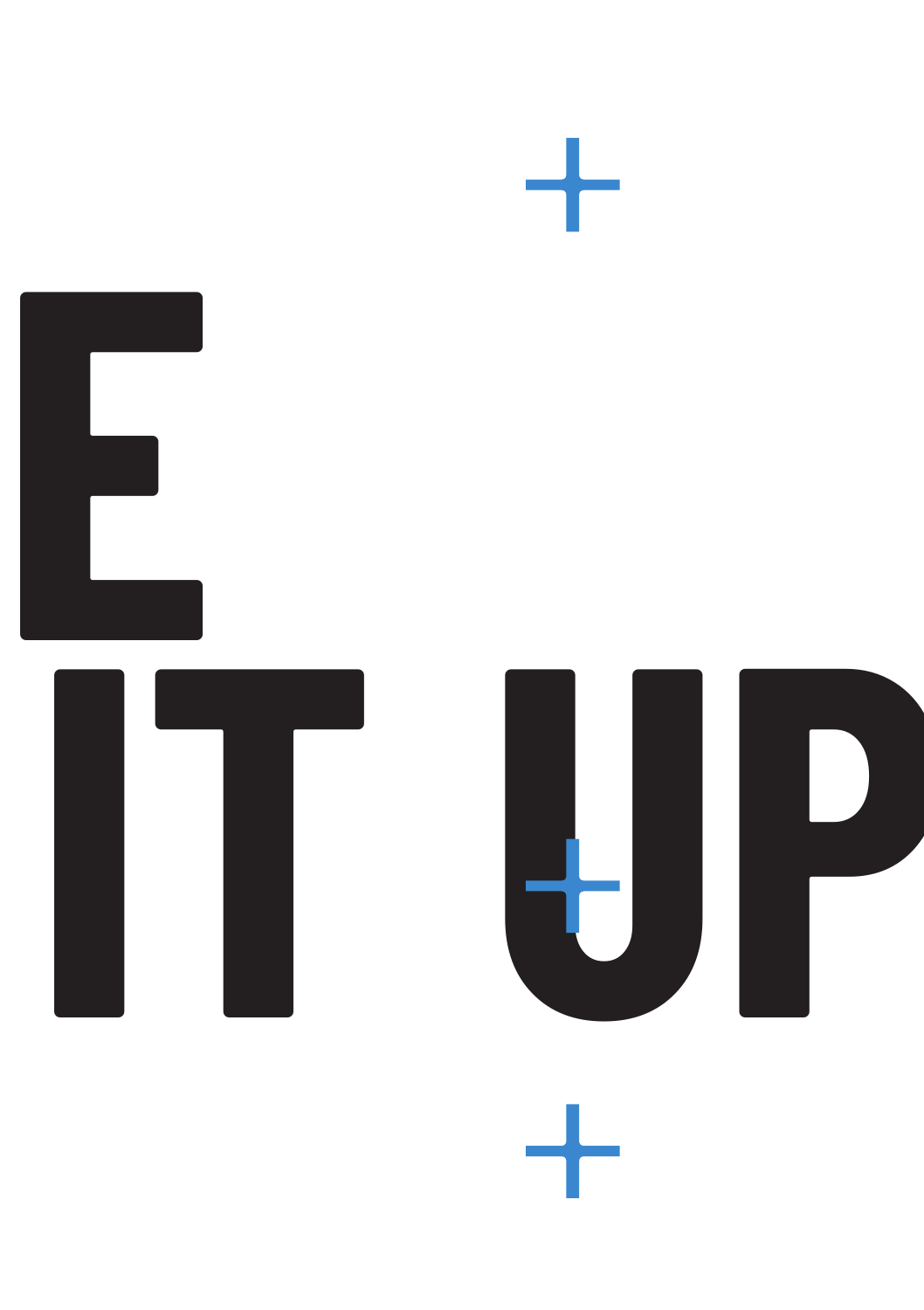### **RED WINE**

 $-175ML$   $-250ML$   $-500ML$   $-60TTLE$ 

**HELL'S KITCHEN** Light, fun + on trend, featuring red fruits + subtle floral aroma

**CHALK FARM MERLOT USA** California

 $-5$   $-6.75$   $-13.25$   $-20$ 

**MASSERIA DEL BORGO PRIMITIVO APPASIMENTO ITALY** Salento

 $-25$ 

**LAGRIMAS DE GRACIANO RIOJA SPAIN** Rioja

— 32

— 35

**VALPOLICELLA CLASSICO LA DAMA ORGANIC ITALY** Veneto

#### **HARLEM**

Fruit forward, complex, stylish balancing flavours of dark red fruits with warming spices

### **BIBI GRAETZ CASAMATTA – TOSCANA ROSSO ITALY**

Tuscany  $-6.75 - 9.25 - 18.25 - 28$ 

**CATENA LA CONSULTA APPELLATION MALBEC ARGENTINA** Mendoza

 $-9.75 -13.25 -26.25 -40$ 

**RIVA LEONE BARBERESCO ITALY** Piemonte

**DSG PHINCAS RIOJA ALAVESA SPAIN** Rioja

 $-13.5 -18.25 -36.25 -55$ 

— 250ML — 250ML — 500ML — 500ML — BOTTLE — BOTTLE

**MIDTOWN** Approachable, smooth, well-known, bursting with berries + dark stone fruits

**SANTA RITA GRAN HACIENDA CABERNET FRANC CHILE** Central Valley

 $-7.25 - 10$  $-19.75 - 30$ 

**IRONSTONE PETITE SIRAH USA** California  $-7.75 -10.75 -21.25$ — 32

**BATTLE OF BOSWORTH PURITAN SHIRAZ ORGANIC AUSTRALIA**

Mclaren Vale

 $-40$ 

**SPY VALLEY PINOT NOIR NEW ZEALAND** Marlborough

— 55

**THE BRONX**

Bold, full-flavoured, full of attitude, wines to challenge + delight your palate

**QUINTA DE LA ROSA TINTO PORTUGAL** Douro

— 32

**CHATEAU ST COSME 'LES DEUX ALBIONS' CÔTES DU RHÔNE FRANCE** Rhône Valley

 $-45$ 

**CHATEAUX VIRAMIERE ST EMILLION GRAND CRU FRANCE** Bordeaux  $-50$   $-13.5$   $-18.25$   $-36.25$   $-55$ 

> **JOURNEYS END THE CAPE DOCTOR SOUTH AFRICA** Stellenbosch  $-16 - 21.75 - 43.25 - 65$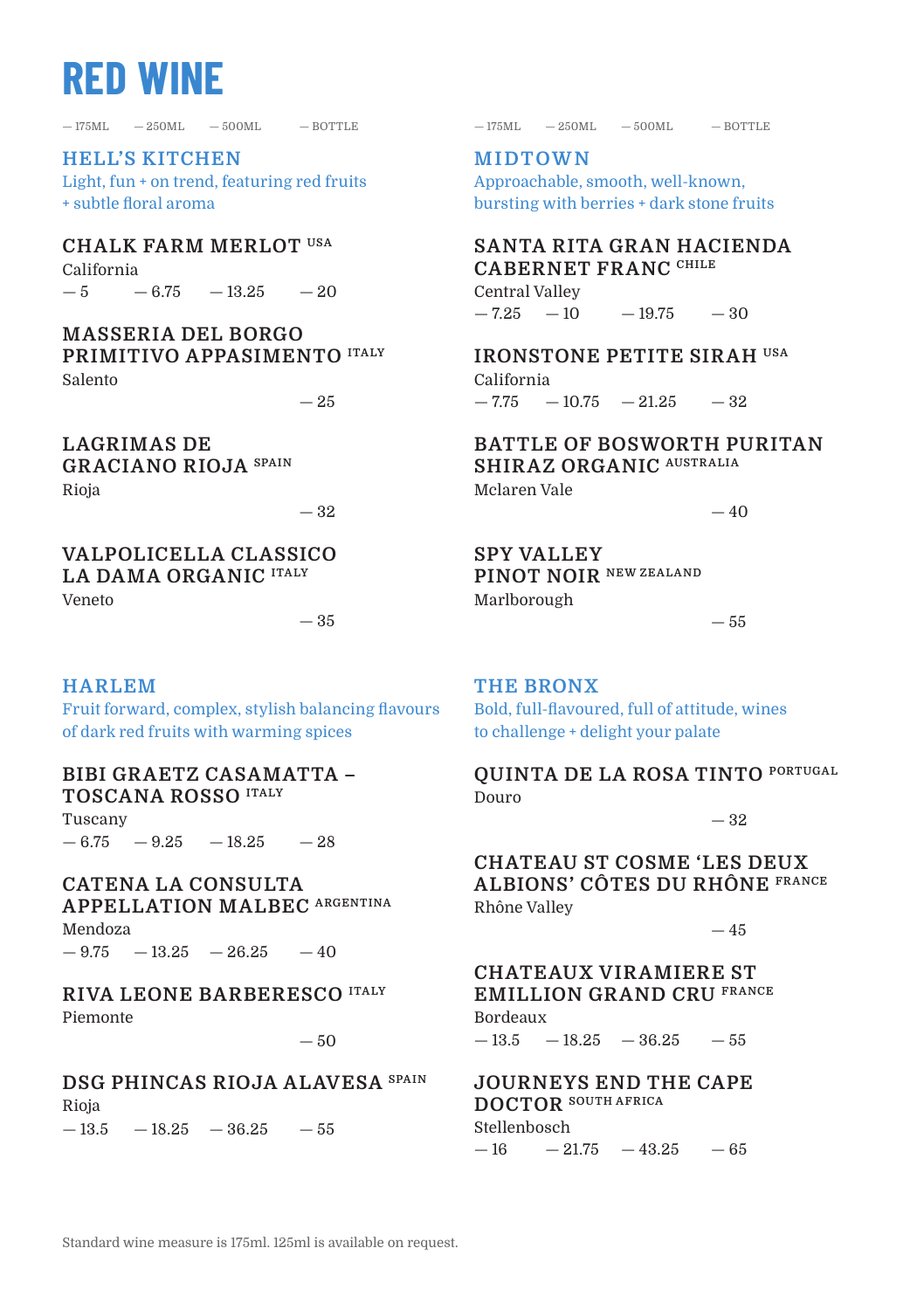### **WHITE WINE**

**LOWER EAST SIDE** Young, fresh + edgy featuring elegant, light + floral flavours

### **VILLA DEI FIORI**

**PECORINO ITALY** Abruzzo — 5  $-6.75 -13.25 -20$ 

### **CONDE VILLAR VINHO**

**VERDE BRANCO PORTUGAL**

Minho

 $-25$ 

### **LAMBERTI CA'PREELLA**

**PINOT GRIGIO ITALY** Veneto

 $-6.75 - 9.25 - 18.25 - 28$ 

**THE ODDITY DRY TOKAJI HUNGARY** Tokaji

### **UPPER EAST SIDE**

Sharp, precise, elegant, aromatic + crisp

**CÔTES DE ROUSSILLON BLANC CENTENAIRE DOMAINE LAFAGE FRANCE** Roussillon

— 35

### **SINGING GRUNER-VELTLINER LAURENZ V AUSTRIA**

Kamptal  $-8.75 -12 -23.75 -36$ 

**DOMAINE PAUL NICOLLE CHABLIS VIEILLES VIGNES FRANCE**

Burgundy

 $-50$ 

**NEUDORF MOUTERE PINOT GRIS ORGANIC NEW ZEALAND** Nelson

 $-175ML -250ML -500ML -BOTILE -175ML -250ML -500ML -BOTILE$ 

#### **SOHO**

Fun, fruit-forward + full of life wines bursting with citrus + stone fruits

**SANTA RITA CHARDONNAY CHILE** Central Valley

 $-6.25 - 8.75 - 17.25 - 26$ 

**SPY VALLEY E-BLOCK SAUVIGNON BLANC NEW ZEALAND** Marlborough

 $-9.25 -12.75 -25.25 -38$ 

#### **ALTOS DE JOSE IGNACIO RESERVE ALBARIÑO URUGUAY** Maldonado

 $-40$ 

### **CHARLES SMITH KUNG FU GIRL RIESLING USA**

Columbia Valley

 $-35$   $-42$ 

### **CHELSEA**

Class acts, a touch of luxury, bold, rich + perfectly balanced

#### **CREATION VIOGNIER SOUTH AFRICA**

Walker Bay  $-10.25 -14$  $-27.75 -42$ 

**CATENA ALTA CHARDONNAY ARGENTINA** Mendoza

 $-13.25 -18$  $-35.75 -54$ 

#### **SANCERRE LES CHAILLOUX DOMAINE FOUASSIER ORGANIC FRANCE** Loire Valley

— 60

#### **MORGAN DOUBLE L CHARDONNAY USA**

California

 $-100$ 

— 65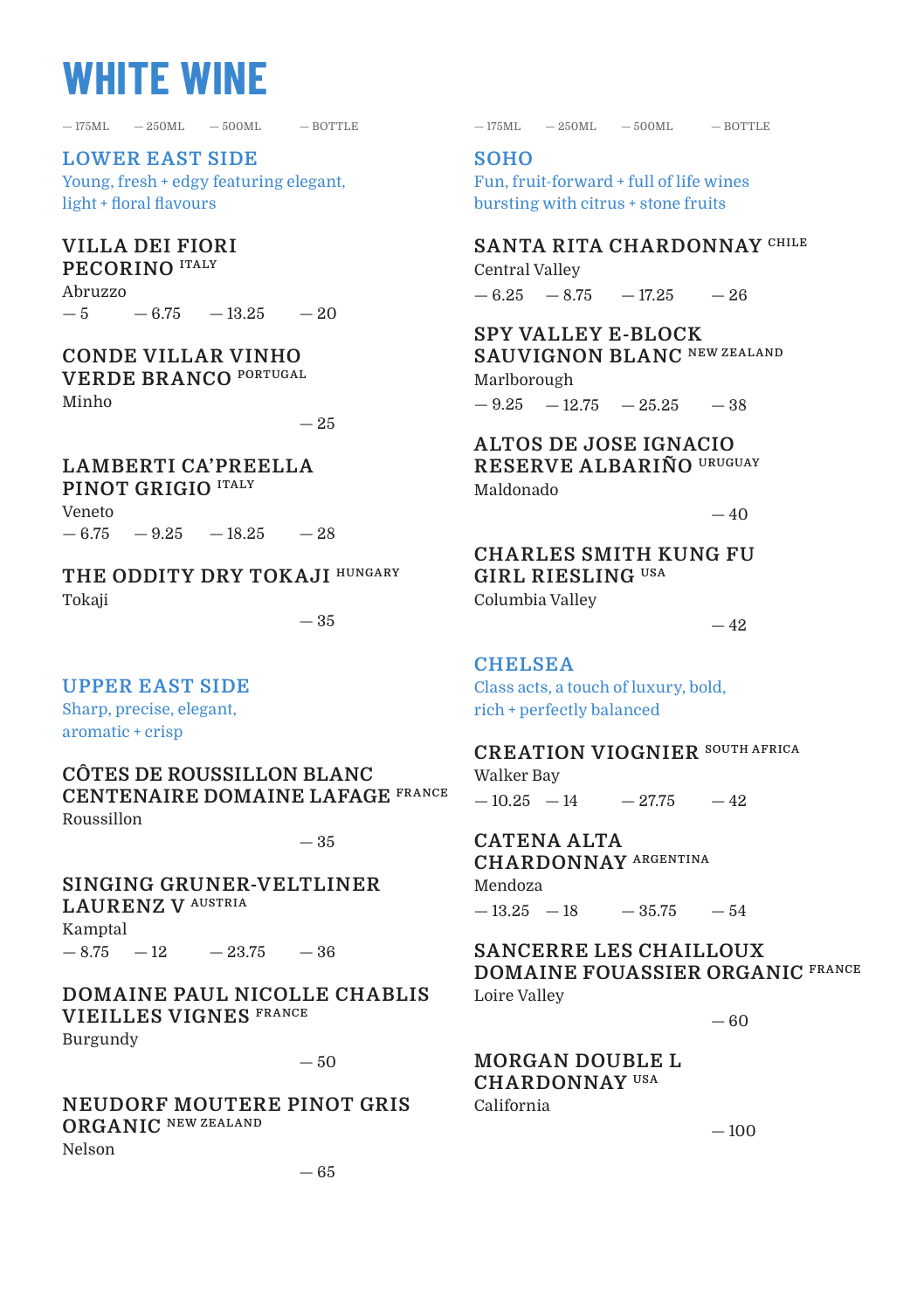### **HIGH END**

 $-$ 175ML  $-$  250ML  $-$  BOTTLE

**5TH AVENUE** Luxury in a bottle, treat yourself to one of our hand selected vintage wines

### **RED**

### **ROCCA DI FRASSINELLO 2016 ITALY**

Tuscany **ROBERT MONDAVI**  $-30.5 -41$  $-120$ 

**CABERNET SAUVIGNON 2015 USA** Napa Valley  $-32.75 -44.25$ — 130

#### **CHATEAU PICHON BARON PAUILLAC 2011 FRANCE**

Bordeaux  $-45 - 61$ 

### **WHITE**

**PULIGNY-MONTRACHET LES ENSEIGNERES DOMAINE ROUX 2018 FRANCE**

 $-180$ 

 $-150$ 

Burgundy  $-32.75 -44.25$ — 130

### **CATENA ZAPATA WHITE BONES**

**CHARDONNAY 2017 ARGENTINA**

Mendoza  $-37.75 - 51$ 

**TOO MUCH OF ANYTHING IS BAD, BUT TOO MUCH CHAMPAGNE IS JUST RIGHT**

F. SCOTT FITZGER ALD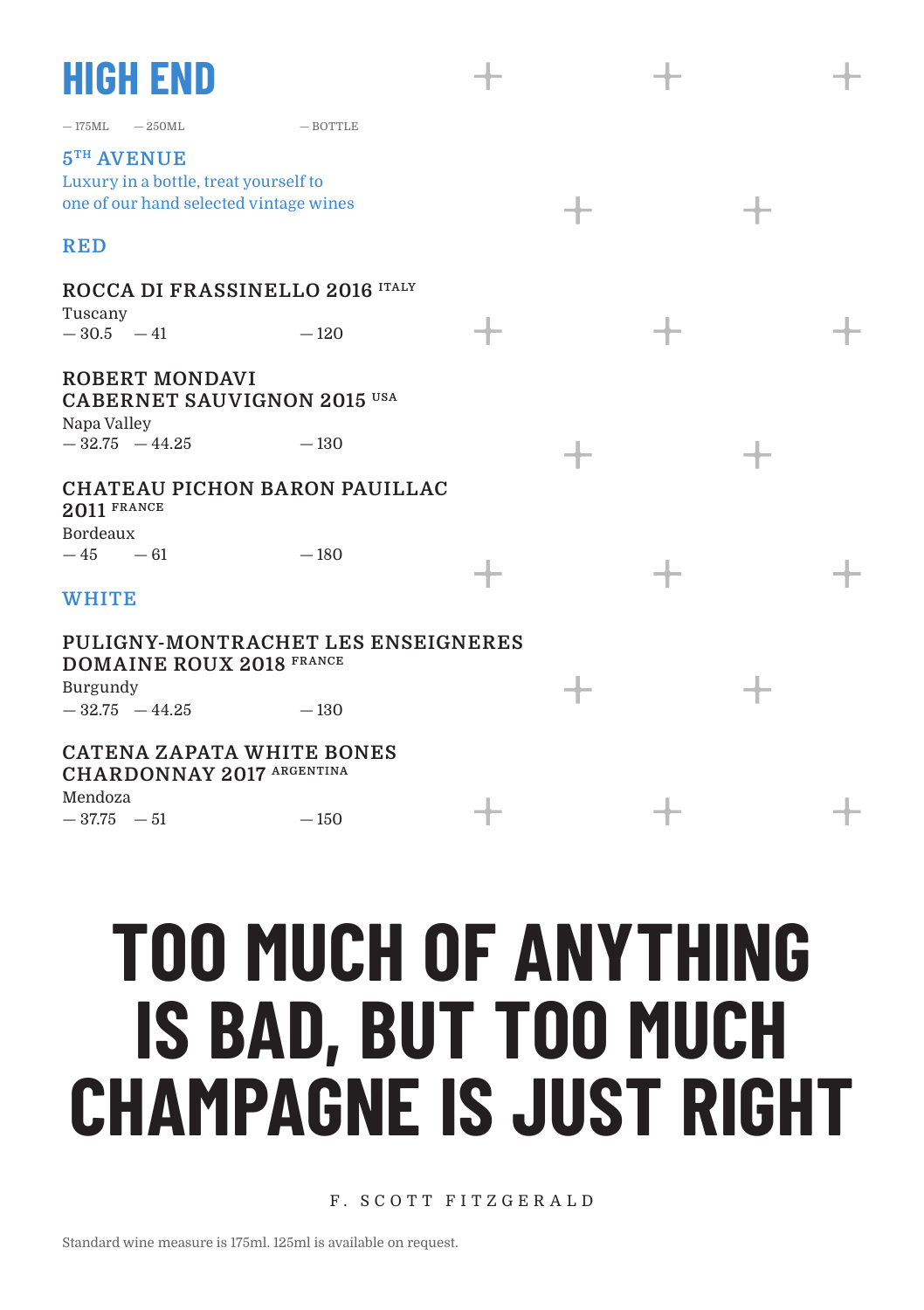### **SPARKLING WINE**

 $-125$ ML  $-$  BOTTLE

**UPPER WEST SIDE** Pop a cork + celebrate with a class act

#### **SEGURA VIUDAS BRUT RESERVA CAVA SPAIN**

Penedes  $-7.25$ 

 $-40$ 

#### **COATES & SEELEY BRUT NV ENGLAND**

Hampshire

— 11

### — 60

#### **LAURENT-PERRIER LA CUVÉE BRUT NV FRANCE**

Champagne  $-13.75$ 

#### — 75

#### **LAURENT-PERRIER CUVÉE ULTRA BRUT NV FRANCE**

Champagne

 $-90$ 

#### **LAURENT-PERRIER CUVÉE ROSÉ BRUT NV FRANCE**

Champagne  $-18.5$ 

 $-110$ 

#### **LAURENT-PERRIER CUVÉE BLANC DE BLANC NV FRANCE** Champagne

 $-120$ 

#### **LAURENT-PERRIER CUVÉE GRAND SIÈCLE NV FRANCE** Champagne

 $-200$ 

### **DOM PERIGNON BRUT 2010 FRANCE**

Champagne

 $-210$ 

#### Available as Magnum

#### **LAURENT-PERRIER LA CUVÉE BRUT NV FRANCE**

Champagne

#### Available as Magnum

**LAURENT-PERRIER LA CUVÉE ROSÉ BRUT NV FRANCE** Champagne

 $-200$ 

### **ROSE + ORANGE WINE**

 $-175$ ML  $-250$ ML  $-500$ ML  $-80$ TTLE

### **GREENWICH VILLAGE**

Unashamedly full of flavour, perfectly balanced fruit with elegance

### **JOURNEYS END WILD CHILD**

**GRENACHE ROSE SOUTH AFRICA** Stellenbosch  $-6.75 - 9.25 - 18.25 - 28$ 

**ULTIMATE PROVENCE ROSE FRANCE**

Provence — 11  $-15$  $-29.75 - 45$ 

#### **ESPRIT MEDITERRENEAN ROSE FRANCE** Provence

— 60

#### **LAFAGE TARONJA DE GRIS ORANGE FRANCE**

Languedoc

 $-70$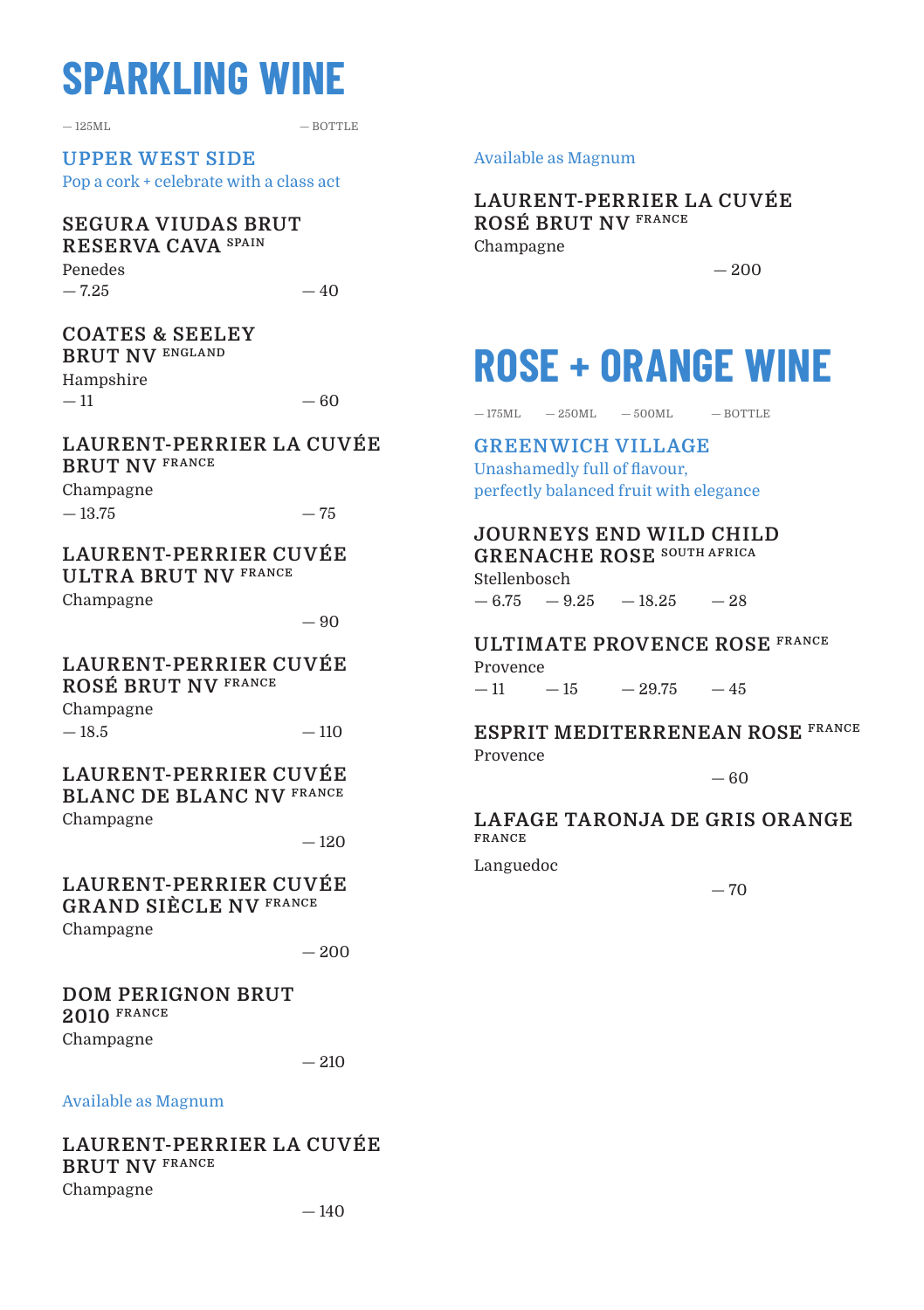### **STICKIES**

 $-100M$   $-$  BOTTLE

 $-45$ 

**SUGAR HILL** Stickies with attitude

**VIETTI CASCINETTA MOSCATO D'ASTI 37.5CL ITALY** Piedmont  $-5.5$ — 18

**ROYAL TOKAJI LATE HARVEST 50CL HUNGARY** Tokaji — 6.5 — 28

**PETIT GUIRAUD SAUTERNES 75CL FRANCE** Sauternes — 9 — 55

**ALVEAR PERDO XIMÉNEZ SOLERA 1927 37.5CL SPAIN** Jerez  $-8$ 

**QUINTO DO VALLADO 10 YEAR TAWNY 50CL PORTUGUAL** Douro — 9  $-55$ 

### **DRAUGHT BEER**

**63RD+1ST PREMIUM LAGER**  $(5\%$  ABV)  $-5.5$ 

### **BOTTLES**

**GOOSE ISLAND IPA**  $(5.9% ABV) - 5.5$ 

**CAMDEN PALE ALE**  $(4\%$  ABV)  $-5.5$ 

**PACIFICO CLARA PILSNER**  $(4.5\%$  ABV $)$   $-$  5.5

**ANCHOR PORTER**  $(5.6% ABV) - 6.5$ 

**LUCKY SAINT LAGER** (0.5% ABV) — 4.5 **53kcal**

**CURIOUS APPLE CIDER**  $(5.2%$  ABV $)$   $-$  5.5

**CORONA EXTRA**  $(4.5\%$  ABV)  $-5.5$ 

**PERONI NASTRO AZZURRO**  $(5.1\%$  ABV)  $-5.5$ 

**PERONI NASTRO AZZURRO GLUTEN FREE**  $(5.1\%$  ABV)  $-5.5$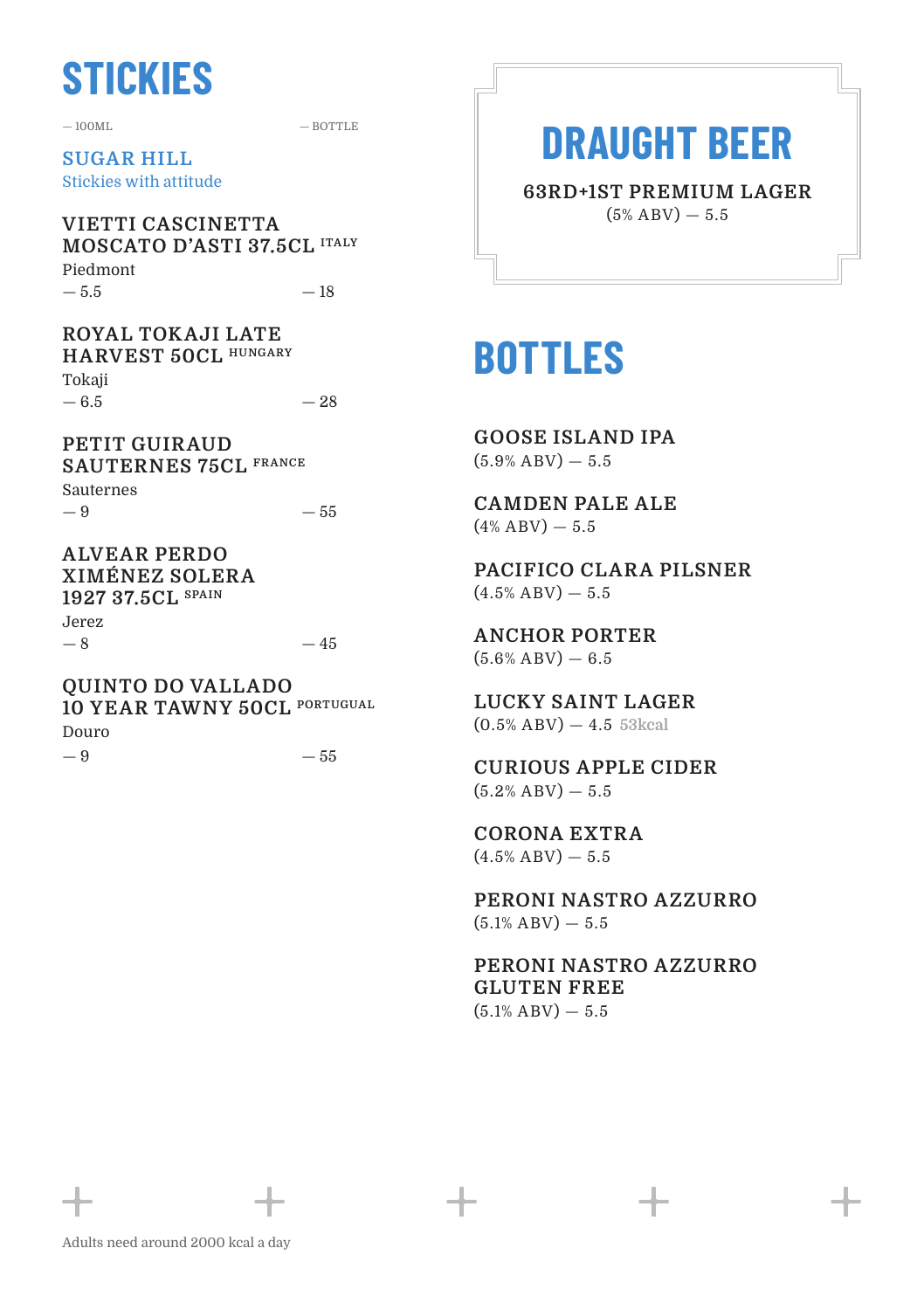### **MIXERS**

- Fevertree Tonic 2.5 **72kcal**
- Fevertree Light Tonic 2.5 **30kcal**
- Fevertree Mediterranean Tonic 2.5 **68kcal**
- Fentimans Tonic 2.5 **58kcal**
- Fentimans Light Tonic 2.5 **36kcal**
- Fentimans Connoisseurs Tonic 2.5 **68kcal**
- Fentimans Pink Rhubarb Tonic 2.5 **66kcal**
- Fentimans Pink Grapefruit Tonic 2.5 **70kcal**
- Fentimans Rose Lemonade 2.5 **82kcal**
- Fentimans Yuzu Tonic 2.5 **42kcal**
- Fentimans Soda Water 2.5 **0kcal**
- Fentimans Ginger Ale 2.5 **78kcal**
- Fentimans Ginger Beer 2.5 **78kcal**
- Longbottom Virgin Mary Tomato Juice 4.5 **36kcal**

### **SOFTS**

Coca-Cola Icon Bottle — 3.5 **139kcal** Diet Coke Icon Bottle — 3.4 **1kcal** Coca-Cola Zero Sugar Icon Bottle — 3.4 **1kcal** Red Bull — 3.5 **152kcal**

### **WATER**

#### Belu Natural Mineral Water

Still — 4 **0kcal** Sparkling — 4 **0kcal**

### **JUICES**

Apple — 3 **138kcal**

- Cranberry 3 **84kcal**
- Orange 3 **129kcal**